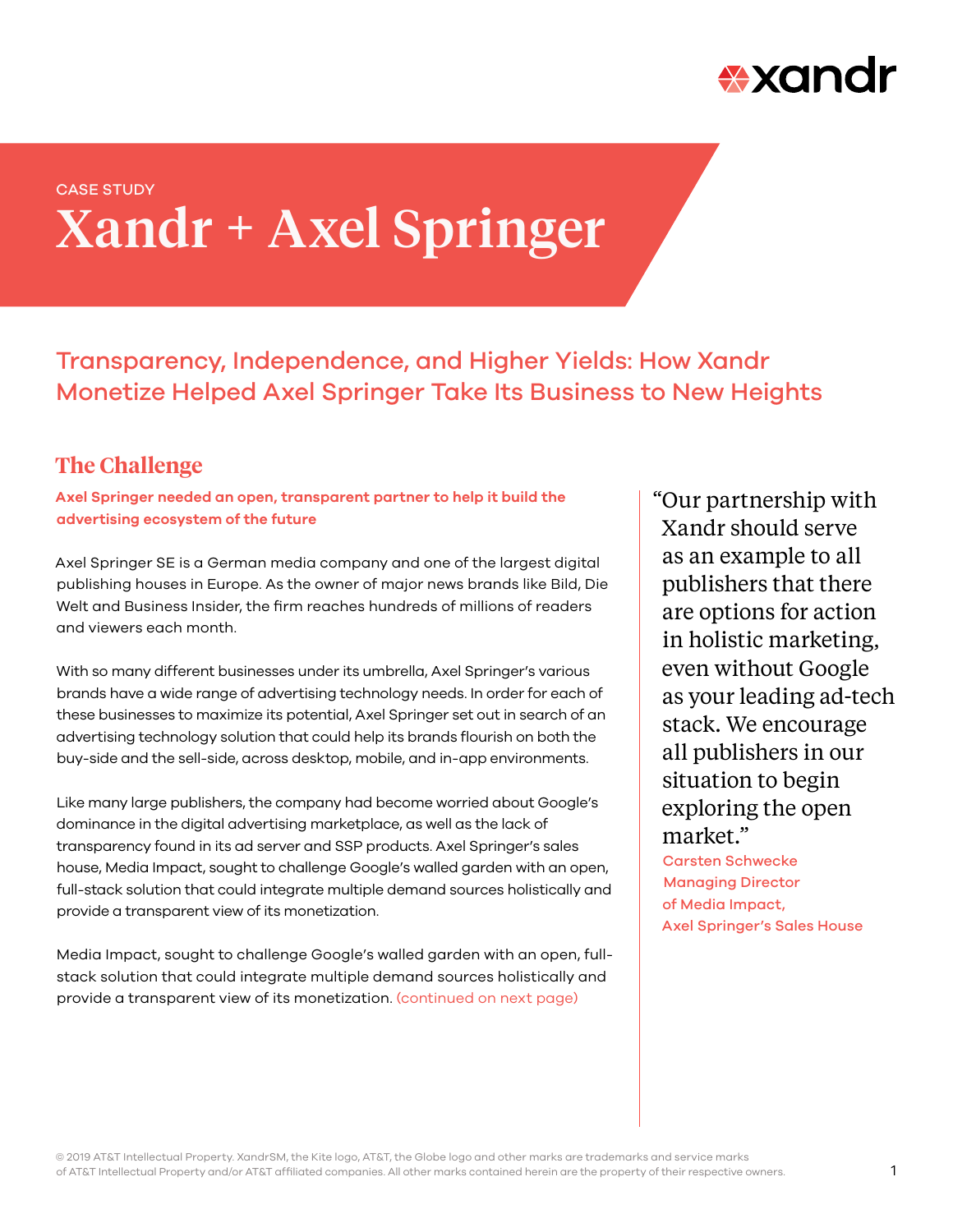In addition, the firm sought to upgrade its ad server to one that would allow its various programmatic and direct demand sources to compete with one another on even footing. In Axel Springer's existing waterfall setup, direct deals were guaranteed access to every impression, even if a programmatic buyer was offering a higher price. Until the publisher could implement a system for accepting these high-end programmatic bids, it would have no choice but to continue leaving money on the table.

Last, but not least, Axel Springer needed its new technology partner to come with a top-tier customer service team, one that could help it migrate its complex ad server operations to a new platform. With over 30,000 ad placements sitting inside its existing ad server, the publisher and its new partner would certainly have their work cut out for them.

## **The Solution**

#### **Axel Springer implements header bidding with Xandr Monetize**

Axel Springer chose Xandr Monetize to power Media Impact's ad stack holistically.

Whereas its earlier setup prioritized Google's AdX demand over other programmatic demand sources, Axel Springer used Xandr Monetize with prebid.js to create a stack that allowed holistic optimization. All demand partners, including Google AdX, were able to submit their bids simultaneously. With Xandr's log-level data, the publisher was able to validate that its inventory was being sold fairly, inside a truly open marketplace.

Meanwhile, Xandr's ad server and its industry-leading forecasting analytics allowed Axel Springer to optimize its yields with open dynamic allocation. In its prior setup, each impression was offered to different demand sources along a strict hierarchy, with direct deals getting the first crack, followed by the firm's exchange partners. But under open dynamic allocation, these rival demand sources were able to compete inside the ad server, allowing Media Impact to accept higher programmatic bids and generate superior CPMs whilst ensuring guaranteed campaigns would still achieve their delivery goals.

Even better, the Xandr implementation team managed to port Axel Springer's complex ad server decisioning logic to its platform in record time. In just three months, the publisher's entire display advertising stack was up and running on Xandr for desktop, mobile, and in-app inventory. Due to Xandr's speedy migration, Axel Springer was able to make the final switch in time for the crucial Q4 season.

Last, but not least Xandr's SSP and ad server attracted key programmatic video buyers to the publisher's video supply, and the ad server delivered direct sold campaigns for a variety of major video advertisers. As a result, Xandr has empowered Media Impact to successfully monetize its video content across desktop, mobile, and in-app inventory. (continued on next page)

"While digital publishers are frequently intimidated by the idea of changing their entire technology stack, our speedy implementation with Xandr is proof that migrating ad servers isn't something to be afraid of - so long as you have the right technology partners at your side."

Carsten Schwecke Managing Director of Media Impact, Axel Springer's Sales House